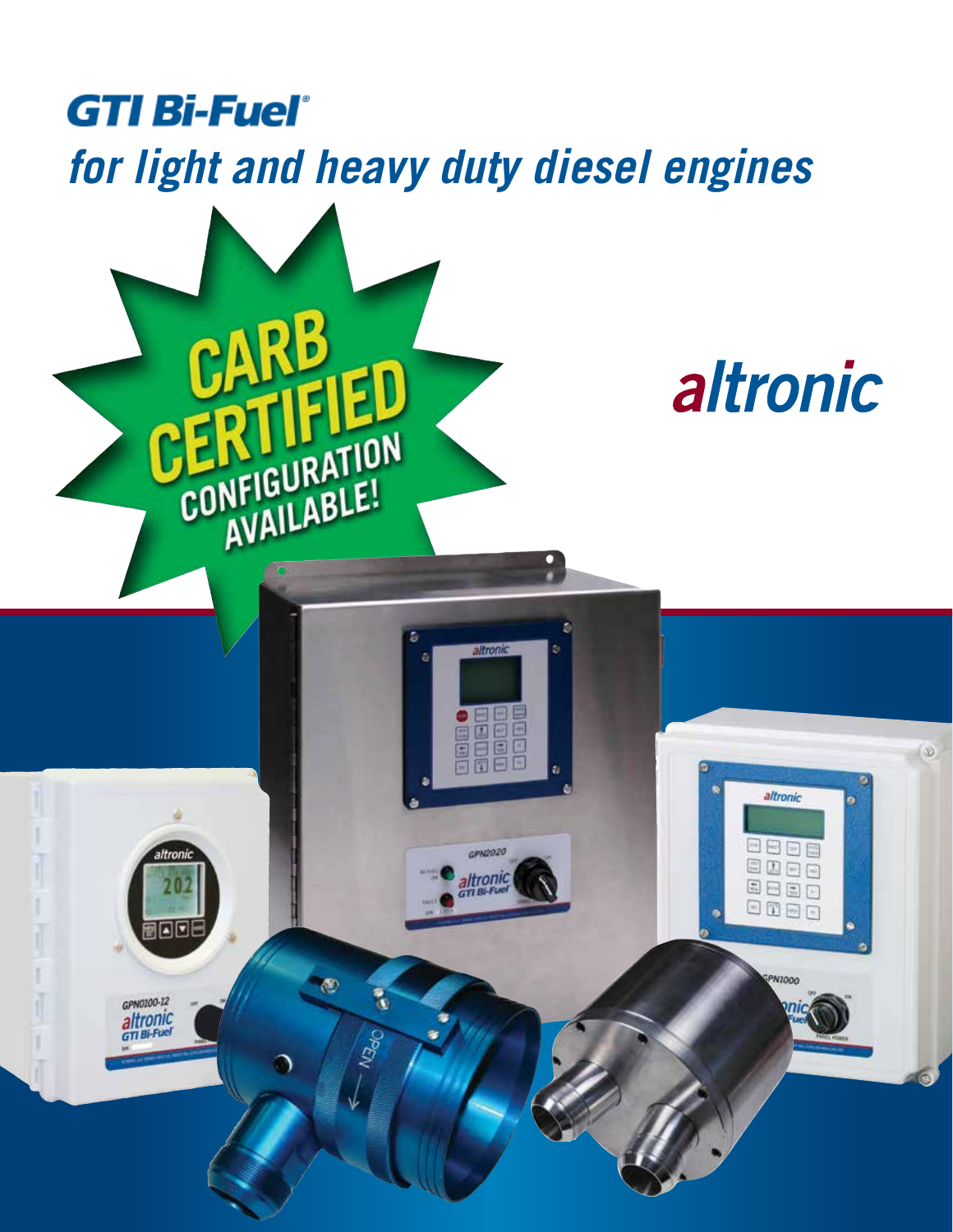# **Operate Your Diesel Engine on Natural Gas**

- No engine modifications required
- No power or efficiency losses
- **Low cost and easy to install**
- $\blacksquare$  Reduces operating costs
- Extends run-time of standby engines
- **L** Lowers emissions
- No high-pressure gas supply
- Allows use of interruptible gas
- State-of-the-art controls and monitoring

The GTI Bi-Fuel® System from Altronic, LLC is an innovative technology that enables operators of light and heavy duty diesel engines to substantially reduce operational costs and lower emissions (with use of DOC) by substituting diesel fuel with lower cost, cleanerburning natural gas.

### **Simplicity of Design and Operation**

GTI Bi-Fuel Systems follow a design philosophy of simplicity. The system does not interface with the diesel control governor, but instead remains independent. This allows the diesel governor to react to changes in genset load without interference of the gas system. In this manner, the diesel LEADS, and the gas LAGS. This philosophy ensures safe engine operation with no compromise in the operation of either fuel system.

The GTI Bi-Fuel System is comprised of patented technologies that allow engines to

safely operate on gas percentages up to a maximum of 70%\* of the total fuel requirement. Engines converted to GTI Bi-Fuel exhibit diesel-like performance in such critical areas as efficiency, stability and load acceptance.

A key feature of the system is its ability to switch fuel modes without interruption in engine power output. The engine can be switched between diesel and gas automatically while maintaining speed and load. This feature gives the user the flexibility to choose between gas and diesel modes as dictated by fuel pricing, fuel availability or other operational

considerations. An equally important feature is the ability to maintain engine power levels while operating in gas mode between the "continuous" and "prime" ratings of the engine. For operations above the programmed power limit, the engine is automatically switched to 100% diesel mode, thus avoiding the necessity to derate the engine.

The GTI Bi-Fuel System uses a state-of-theart electronic control and monitoring system which monitors critical engine and bi-fuel system parameters and activates or deactivates gas mode according to programmed limits. When a monitored parameter exceeds the allowable limit, the controller switches the engine to 100% diesel mode and electronically logs the fault for diagnostic purposes. The control panel is CSA-approved for Class I, Division 2 environments.

### **Cost Savings**

Displacing a percentage of diesel fuel with methane-based gas provides an immediate economic benefit based on the cost difference between the fuels and the amount of run time of the genset. In high usage gensets, the GTI System can pay for itself in a short period of time. Simple Excel-based spread sheets are available to assist in modeling the economic benefits of converting to GTI Bi-Fuel.



### **Increased Run Time**

Reducing the amount of diesel fuel used extends the run time in proportion to the substitution rate, providing extra hours of operation in critical applications.

### **Simplified Logistics**

The frequency of refueling is reduced, thereby lessening the costs and risks associated with hauling diesel fuel.

### **Reduced Liquid Fuel Storage**

As environmental concerns about liquid fuel storage increases pressure on operators, using the GTI Bi-Fuel System offers some relief by reducing the volume of above-ground diesel fuel storage.

### **Emissions**

Altronic has commissioned independent third party emissions testing of the GTI Bi-Fuel System on industry representative engines by EPA and CARB-certified laboratories to stringent industry testing standards and procedures. Results demonstrate conclusively that, when properly installed and commissioned on engines maintained to OEM standards, operation of the GTl Bi-Fuel System can result in a reduction of oxides of nitrogen (NOx), particulates (PM), non-methane hydrocarbons (NMHC), and carbon monoxide (CO).\*\*

### **Flare Gas Reduction**

Pressure to reduce the flaring of waste gases into the atmosphere continues to increase worldwide. The GTI-Bi-Fuel System allows these unwanted gases to be used as fuel for the generation of electrical power.

### **Flexible Fuel Rates**

Gas suppliers offer discounted rates to customers who can tolerate supply interruptions in times of high demand/inadequate supply. GTI Bi-Fuel provides for this option since the genset can operate on 100% diesel at any time.

Bi-Fuel® is a registered trademark of ALTRONIC, LLC U.S. PATENTS 6,250,260 and 6,543,395

\*Substitution rates can vary from 25% to 70%, subject to gas quality and other application conditions.

\*\*Requires the use of a properly sized diesel oxidation catalyst (DOC). Altronic recommends the use of such DOC on all bi-fuel applications. Contact your local GTI Distributor for details.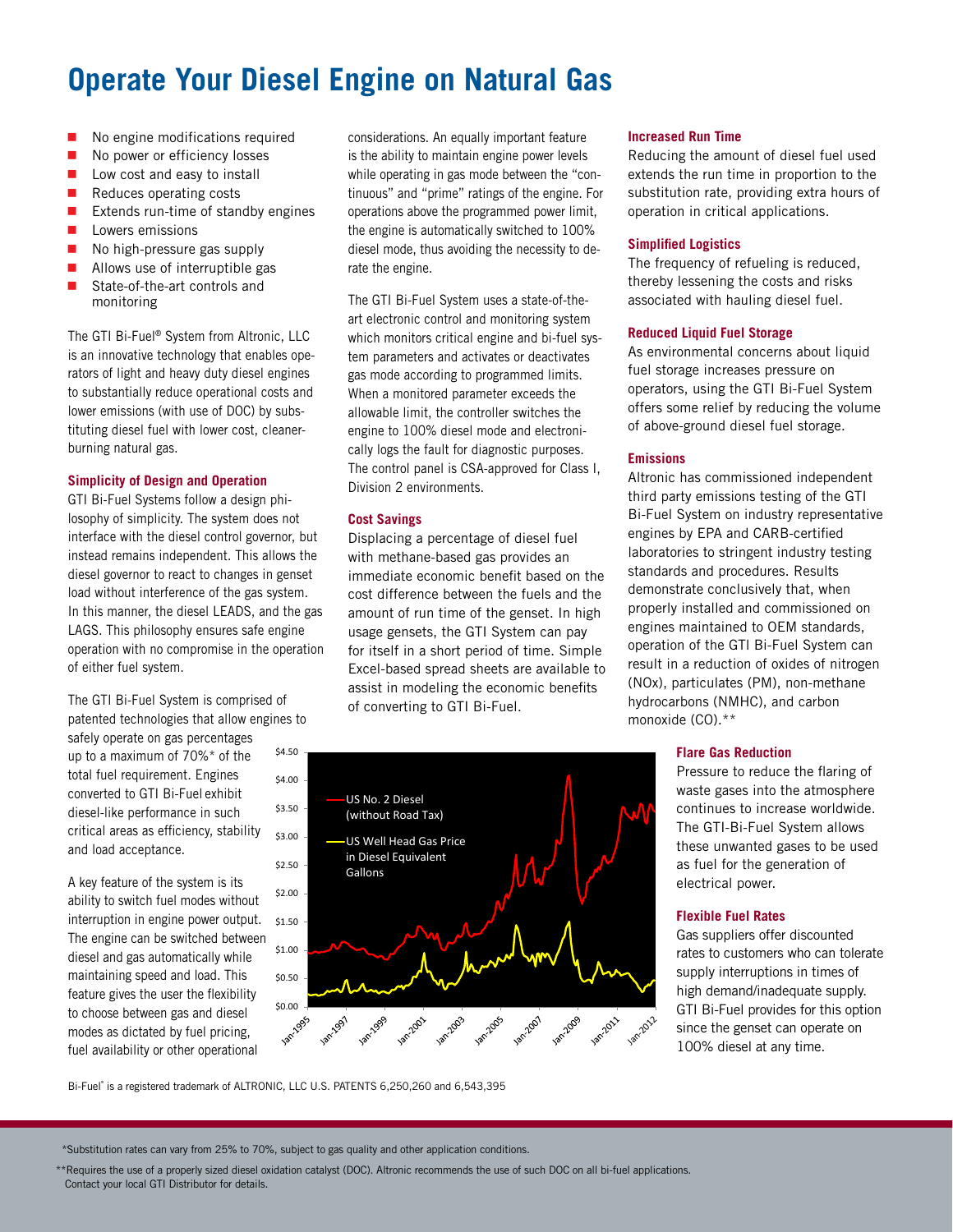

#### **Reduced Capital Costs**

Due to the higher power density of diesel engines relative to pure spark-ignited gas engines, the cost per kW produced of a diesel engine can be significantly less compared to the same output gas engine. GTI Bi-Fuel allows the user to enjoy many of the benefits of gas engine operation coupled with the lower capital cost of the initial purchase.

### **Operation and Performance**

Gas is introduced downstream of the engine air cleaner and upstream of the turbocharger. The gas is supplied at approximately atmospheric pressure using a proprietary air-fuel mixer that allows for a high level of gas mixing with the least possible air restriction. The air-gas mixture is compressed in the turbocharger and distributed to each cylinder by the engine air-intake manifold. The lean airgas mixture is compressed during the compression stroke of the piston and ignited by reduced diesel spray. Since the air-gas mixture is maintained in a lean condition, pre-ignition does not occur.

Flow of gas to the engine is load dependent and varies with combustion airflow changes. The Bi-Fuel System varies gas flow according to changes in the turbo intake signal. This allows it to respond to engine fuel requirements while maintaining the integrity of the OEM governing system. The standard GTI Bi-Fuel System incorporates a manually-adjustable power valve to control the gas substitution rate. Diesel injection is controlled by the OEM governing system during both gas and diesel modes.

The Bi-Fuel controller monitors various engine and system parameters such as manifold air pressure and temperature, exhaust gas temperature, intake vacuum, gas pressure and engine vibration. This information allows the controller to determine when to activate or deactivate bi-fuel operation depending on engine performance, load level, ambient temperature, knock limits or gas supply pressure levels. The controller can communicate with remote engine monitoring systems via RS-232/RS-485 connection (ASCII or MODBUS protocol).

Engine performance is on par with normal diesel levels. Heat rejection levels to the exhaust and water jacket systems are

kept within normal operating parameters. Engine response to load variation is typically equal to, or better than, 100% diesel performance due to the unique design of the Bi-Fuel System and the associated combustion characteristics of the air-gas mixture. Similarly, engine load acceptance (for large block loads) meets or exceeds straight diesel performance.

#### **Factory Trained and Certified Technicians**

Altronic requires each GTI Master Distributor to have a factory certified technician on-staff. Altronic provides a rigorous training and on-engine audit program to its distributors to insure quality of installation and commissioning of the GTI Bi-Fuel System to provide proper system performance and engine safety to its customers.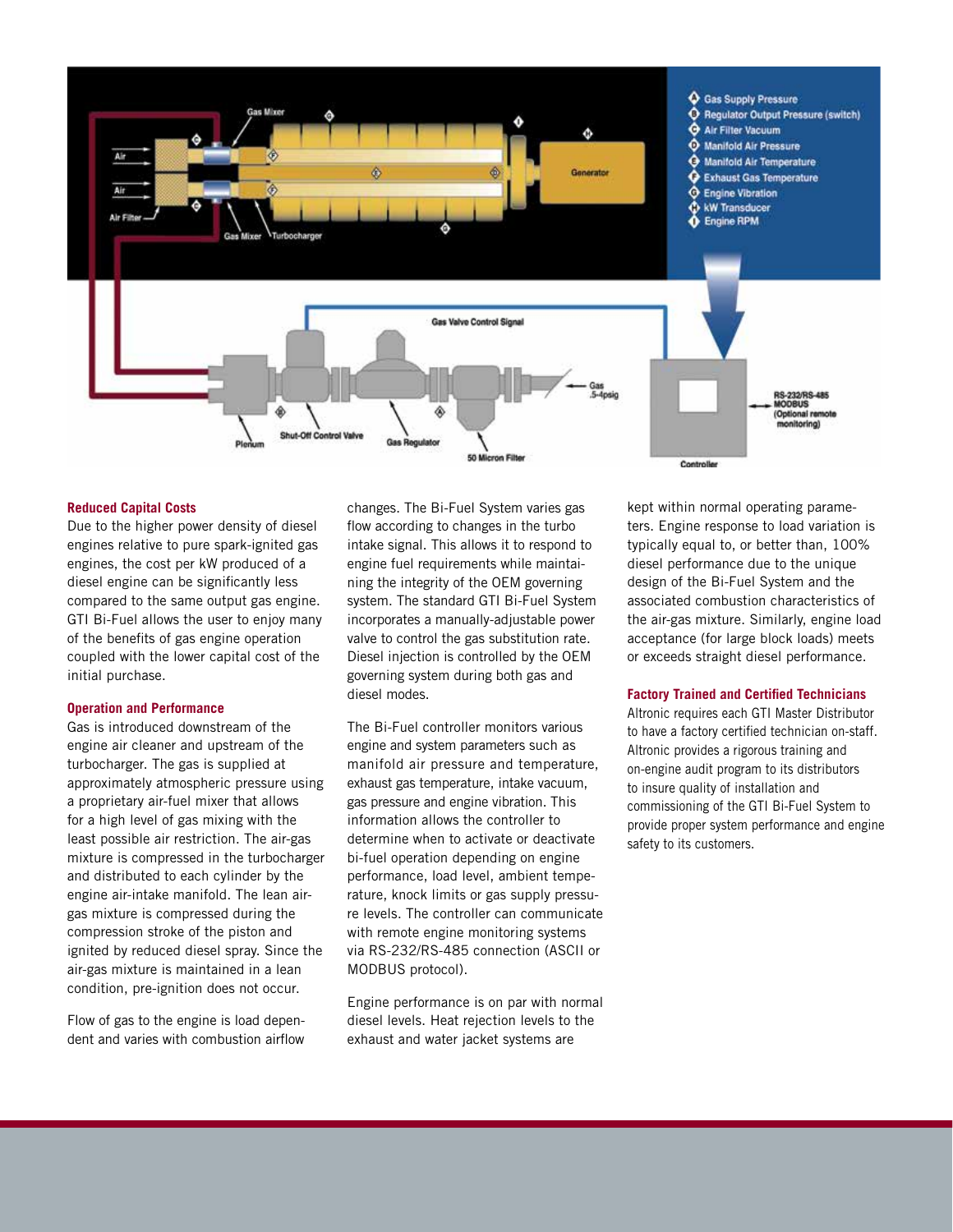## **GTI+ BI-FUEL® SYSTEM**



The GTI+ Bi-Fuel® System builds on the experience of over 3300 installed GTI Bi-Fuel Systems worldwide. The GTI+ platform offers improved performance through the use of an innovative new mixer design and fully electronic, closed-loop fuel control valve-based gas train. The design increases system responsiveness, reduces the degree of—and eliminates the effect of—any parasitic pressure drop between the gas train outlet and turbocharger inlet.

The GTI+ Bi-Fuel System maintains the basic design philosophy of the original GTI product line: Simplicity in design and operation, while maintaining a true zeropressure "draw through" configuration that maximizes engine safety.

The GTI+ System is ideal for applications such as drilling rigs, where the optimal substitution rate needs to be mapped

across the genset load range. The Altronic AGV5-2L valve combines the function of a closed-loop, electronic zero governor with that of a substitution control valve, providing a fast responding and reliable fuel control system.

### **Electronic Gas Train**

The GTI+ System utilizes a fully electronic, advanced gas train design. At the heart of this system is a specialized version of the Altronic AGV5 fuel valve. The AGV5 is a microprocessor-based smart valve equipped with a fast-acting voice coil for rapid and accurate response. The AGV5 serves as both the zero governor pressure controller and fuel valve to control the bi-fuel substitution rate across the engine load range. The valve responds in closed-loop control to an electronic pressure signal within the



mixer housing, ensuring that the fuel demand at the mixer is satisfied at any given time and eliminating pressure droop associated with pneumatic pressure control systems. This closed-loop control minimizes the effects of pressure drops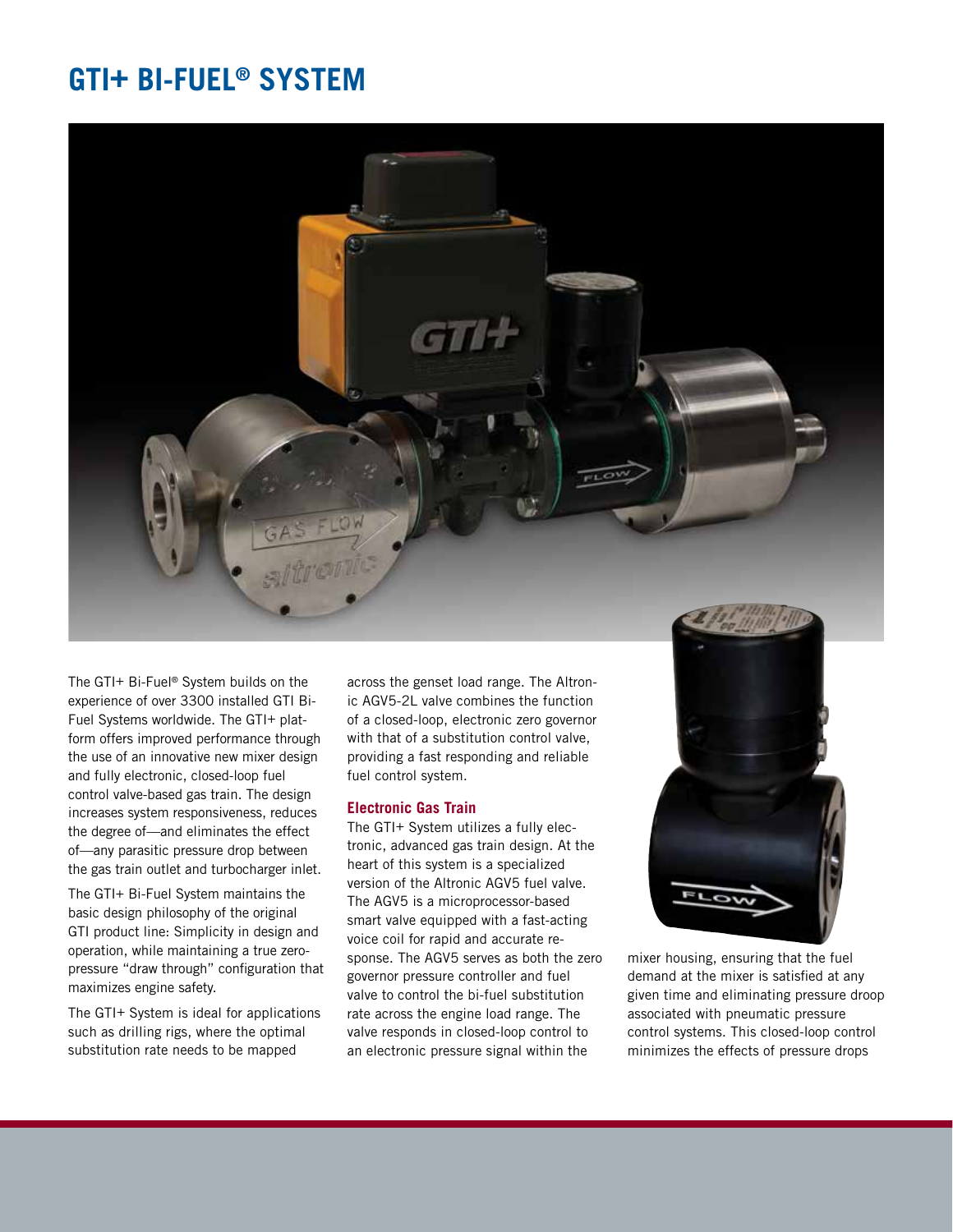## **GTI+ Bi-Fuel® System Operation and Performance**



between the outlet of the gas train and the mixer inlet. This allows the desired substitution rates to be met while maintaining the fundamental safety characteristics of a zero pressure draw-through design.

The AGV5 is a proven design that has been used as the fuel control device in hundreds of gas engine applications. Its soft-seat poppet is highly tolerant of gas stream contamination and offers fail safe reliable service.

Since the AGV5 is rated to a higher pressure, the gas train can accept gas supply pressure of up to 50psig, eliminating the need to reduce higher gas supply pressures to lower gas train inlet pressures with an added primary regulator.



The new enhanced gas train also uses a highly-reliable, automatic, fast-acting, industrial shutoff valve to provide dual shutoff capability.

#### **DE-3020 Controller Platform**

The GTI+ Bi-Fuel System uses an upgraded DE control platform which provides for configurable I/O for increased flexibility in application across the broad expanse of diesel engines in use today.

\*Diesel substitution rates can vary based on factors such as gas fuel quality, engine design and condition, engine load profile, ambient temperature, application etc. Altronic makes no guarantee of achievable substitution.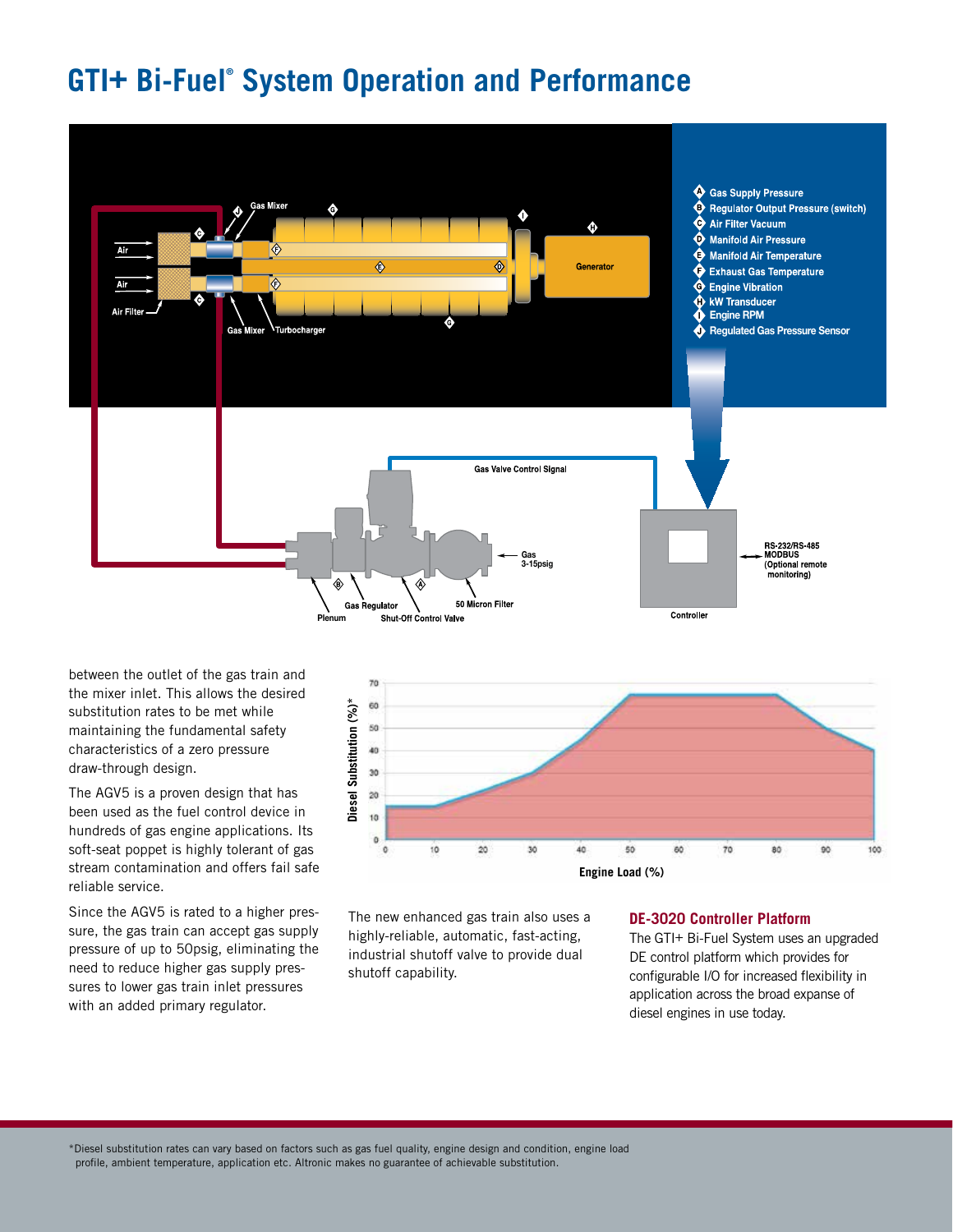## **Major System Components and Sub-systems**

### **Air-Fuel Mixer**

The GTI Bi-Fuel® System uses a proprietary air-gas mixing device that

has been designed for optimum blending of natural gas and engine intake air. Mixing of air and gas is achieved using a sophisticated,



fixed-venturi design that avoids the use of an efficiency-robbing throttle plate. The low restriction air-gas mixer ensures that adequate air-flow is maintained to the engine and that operating efficiencies are not compromised by installation of the device. The computer-aided-design mixer is built to aerospace tolerances using CNC machining processes and is assembled using state-of-the-art welding techniques. The finished mixer has no moving parts once installed in the engine air-intake system, and requires no routine maintenance.

### **Plenum**

The plenum works in conjunction with the DN65, DN80, or GTI+ gas train and air-gas mixer to control the amount of gas supplied to the engine for a given engine load with very low restriction and pressure drop. The plenum consists of three main parts: inlet plenum plate, plenum barrel (chamber, hardware, and diffuser plate), and outlet plenum plate

(1, 2, 4, and 6 outlet JIC hose connections). The plenum is constructed of CNC-machined aerospace quality aluminum, and



mil-spec anodized for surface hardness and corrosion protection.

### **Gas Trains**

Conditioning and regulating the natural gas prior to admission into the engine is a critical part of the GTI Bi-Fuel System. The system gas train includes a 50-micron fuel filter, an electricallyoperated solenoid valve, actuated in the event of an emergency or for system shutdown, and a zero-pressure, demandtype gas pressure regulator—or, for the GTI+ System, a smart, fast-acting fuel control valve. This latter component reduces the inlet gas pressure to roughly atmospheric pressure.



## **Engine Control System**

The Engine Control System is based on proven Altronic controllers and provides state-of-the-art engine control and safety shutdown monitoring. The controller is designed specifically for the GTI Bi-Fuel

System and is straight-forward and simple to operate. It monitors a number of pressure and temperature points and returns the engine to 100% diesel operation should any parameter

deviate from its normal range. In addition, a hourmeter function tracks the operating hours in bi-fuel mode. Alarms are annunciated in clear message form and the controller maintains an alarm log of the last 100 events.

With a negative outlet pressure, the design allows the system to use a "demand" control scheme whereby engine intake airflow determines the gas flow of the engine. As engine load changes, corresponding changes in intake air volume automatically draw additional fuel into the mixer.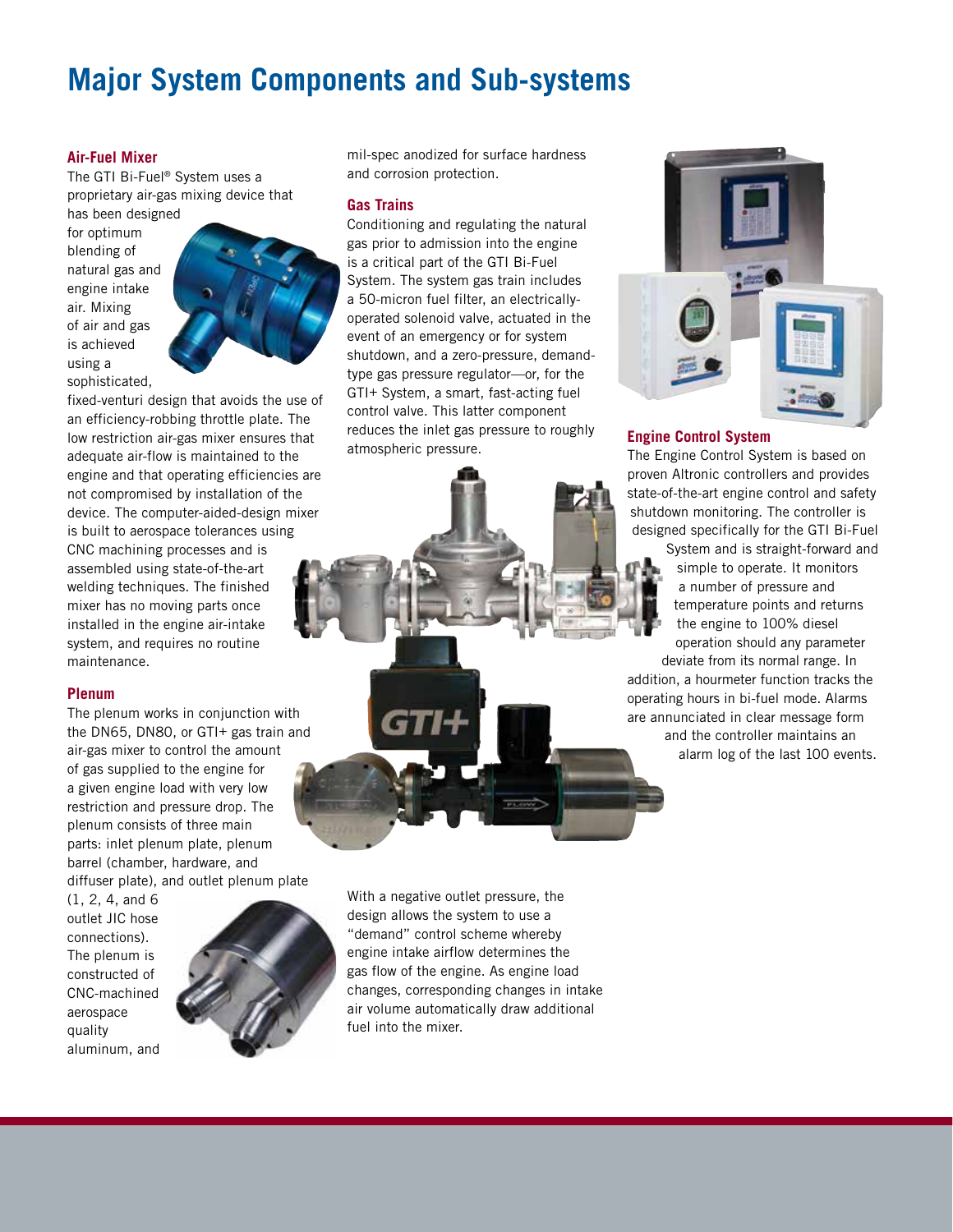## **GTI Step Control System (STEPCON®)\***



The STEPCON® System is an option to the basic GTI Bi-Fuel® System. STEPCON retains all of the components of the basic fumigation system with the addition of a Gas Control Manifold (GCM), kW sensor, and a panel upgrade with customized firmware and outputs.

The STEPCON enhances the standard bi-fuel system, allowing its application over a wider load range, adjusting the optimal substitution step based on load with the capability to make substitution level adjustments in response to rapid load changes.

is set by the commissioning technician. A standard GTI Bi-Fuel commissioning procedure is performed for the load window where the lowest level of substitution will take place, with all three solenoid valves electrically closed, using only the manual power valve to set this lowest (initial) level of substitution. The commissioning procedure is repeated for the second, third, and fourth stepped levels of substitution, each time setting the percent of substitution for its corresponding load window by adjusting the variable orifice of each solenoid valve. Customized software is used to create ON/OFF combinations of the three solenoid valves in the gas control manifold to "shape" the gas substitution curve to follow the engines tolerance to gas as engine load is varied across a wide range, providing optimized substitution over a wide load band. The result is a load map that allows the GTI control panel to rapidly transition to the selected valve combinations based on engine load, thus maximizing the benefits of the bi-fuel application.



The design requires no modifications to the diesel engine, controls, or sensors, and uses all of the same basic safety systems to protect the engine. The STEPCON system incorporates a kW sensor to enhance its ability to sense engine load, and a gas control manifold (GCM) assembly, installed directly on the outlet side of the gas train. The GCM incorporates a standard manual power valve in parallel with three single-solenoid fuel control valves, each of which has a manually set, fully adjustable orifice that

### **STEPCON Applications**

The STEPCON System is intended for use in applications where there is a need to accommodate adjustments in the optimal substitution rate as a result of changes in conditions that would normally require a limitation to the maximum possible substitution over a given load window; or a limitation to the maximum possible load window with a given rate of substitution. An example would be an installation where high operating temperatures (either time-of-day or load related) limit the \*Patent Pending

substitution at elevated loads. Another example is a genset that spends a large percentage of its time at light load, below the point where a standard bi-fuel system—optimized to operate in the engine's moderate-to-heavy load region would be in the bi-fuel OFF condition (such as on a drill rig).

### **STEPCON Sizing**

The STEPCON system is available in a number of models to accommodate various engine configurations.

#### **STEPCON Fuel Control Manifold Size Chart**

| <b>GCM</b> | Inlet<br>Flange | Outlet<br><b>Size</b> | <b>Outlets</b> |  |
|------------|-----------------|-----------------------|----------------|--|
| STEP65115  | DN65            | $1.5"$ JIC            |                |  |
| STEP65215  | <b>DN65</b>     | $1.5"$ JIC            | $\mathcal{P}$  |  |
| STEP65415  | <b>DN65</b>     | $1.5"$ JIC            | 4              |  |
| STEP80120  | <b>DN80</b>     | $2.0"$ JIC            |                |  |
| STEP80220  | <b>DN80</b>     | $2.0"$ JIC            | $\mathcal{P}$  |  |
| STEP80420  | DN80            | $2.0"$ JIC            |                |  |

### **Experience You Can Count On**

Altronic began the promotion and sale of the GTI Bi-Fuel System in 2002, long before most genset operators had heard of such application, or before many had enjoyed the benefits that it offers. Since then thousands of systems have been installed throughout the world in a wide range of applications and operating environments. A dedicated network of independent Master Distributors and Dealers, fully supported by Altronic, offers local installation, commissioning and maintenance.